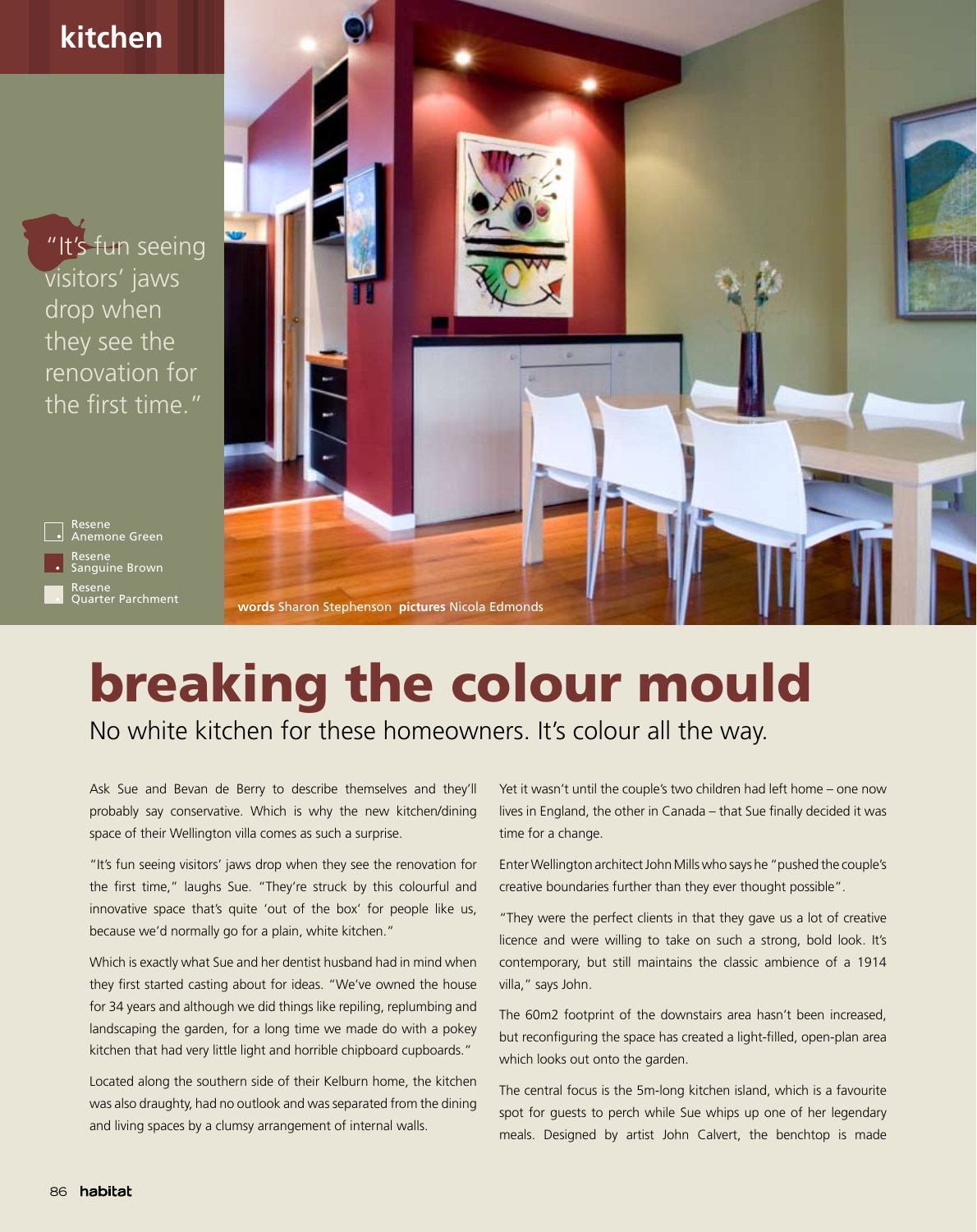from Tasmanian Ash and inserted with aluminium strips.

"This ties it in with the stainless steel bench opposite which is used for food preparation," says Sue.

The zinc-fronted island is similarly industrial and was, initially, meant to be plain. "But the cabinet maker decided it looked too stark, so set his guys to it with an orbital sander, which gives the whole thing some texture."

The couple was so happy with their John Calvert benchtop, they recently bought one of his coffee tables for the open-plan living space.

At the far end of the kitchen, the old laundry was demolished to make way for a sunroom, painted in Resene Smalt Blue from the Karen Walker range, which is now a favoured breakfast spot. The laundry and pantry are now tucked discreetly away behind doors in the kitchen.

John has also borrowed space from an adjoining coat cupboard to create an alcove to store keys, mail and the telephone. Upper shelves were originally intended to hold Sue's large cookbook collection, but ended up being too high so various collectibles and object d'art now live here, while the cookbooks were relegated to the kitchen.

Across from the island is the Italian dining table and custom-made bar, which is well stocked for cocktail parties. It's overlooked by a large painting by Wellington artist Debra Britten, which serves as the perfect foil to a feature wall painted in Resene Sanguine Brown from the Karen Walker range.

Another beloved artwork on the adjoining wall looks as though it was specially bought to match the green, Resene Anemone Green, also from the Karen Walker Range. It was, however, acquired years ago and, in one of those serendipitous twists of interior fate, just happened to match. >



**Below** Some objects are displayed; some hidden away.

**Above** The central focus is the 5m-long island bench, with a top designed by artist John Calvert, made from Tasmanian Ash and inserted with aluminium strips.

**Below right** Red lino on the floors adds yet another colour element.

**Opposite** Feature walls in Resene Sanguine Brown and Resene Anemone Green, both from the Karen Walker range, are an integral part of the new kitchen area.

**Did you know?** Avoid fly spots on ceilings with Resene Fly Deterrent. Designed to discourage flies from landing on the painted surface, it reduces the appearance of unwanted fly spots.